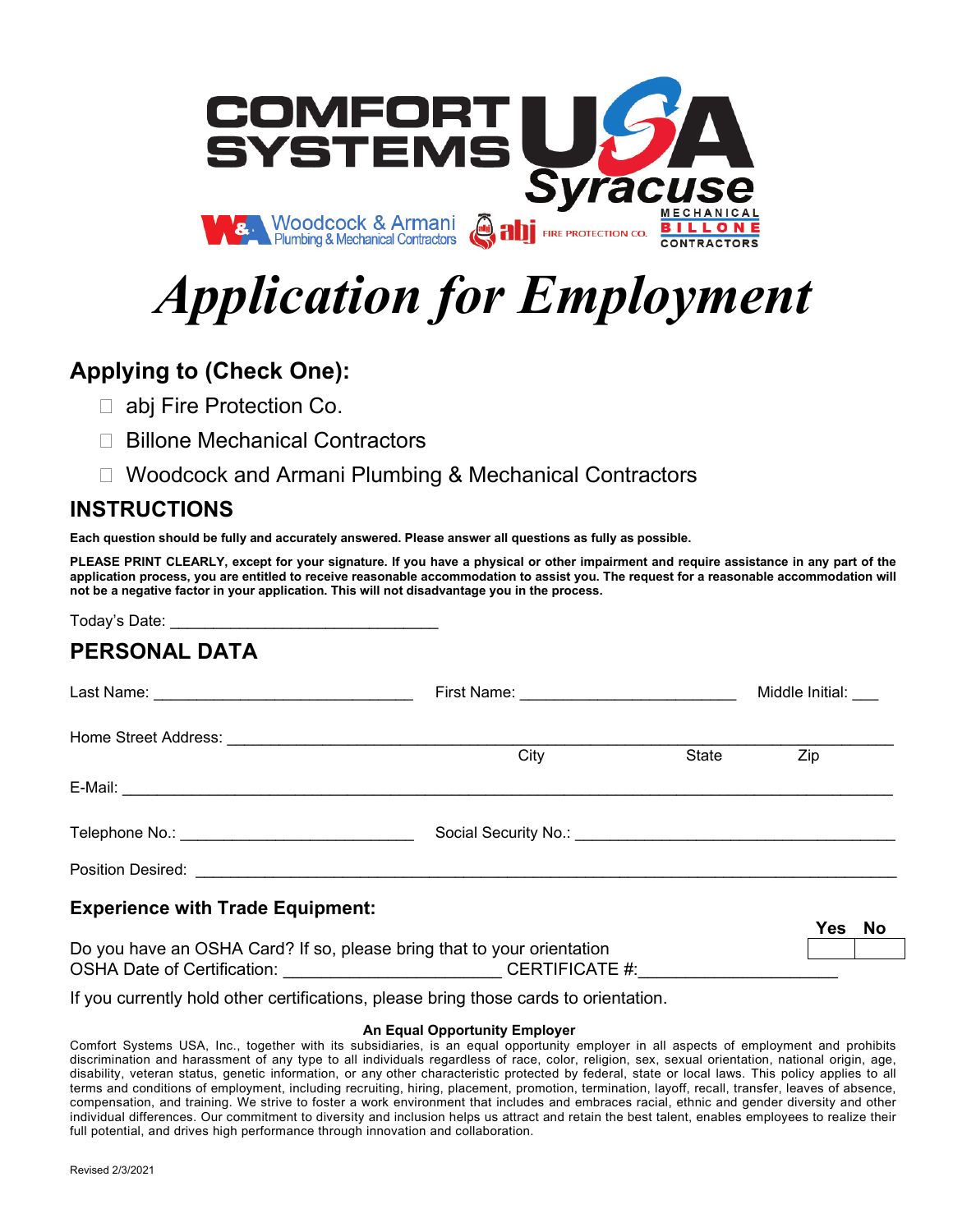Name: Last First First MI Social Security #: Last Case Social Security #: Last Case Social Security #: Last Case Social Security #: Last Case Social Security #: Last Case Social Security #: Last Case Social Security #: Las

#### **APPLICANT INFORMATION**

|                                                                              | <b>Yes</b> | <b>No</b> |
|------------------------------------------------------------------------------|------------|-----------|
| Are you at least 18 years old?                                               |            |           |
| Are you legally allowed to work in the US?                                   |            |           |
| Have you ever applied for employment with us before?                         |            |           |
| If yes, when:                                                                |            |           |
| Have you ever been employed with us before?                                  |            |           |
| If yes, when:                                                                |            |           |
| Are you employed now?                                                        |            |           |
| May we contact your present employer?                                        |            |           |
| Are you currently on "layoff status" and subject to recall?                  |            |           |
| Are you currently enrolled in a NYS Certified Apprentice Program?            |            |           |
| For employment verification, have you ever worked under a different name(s)? |            |           |
| If yes, list other name(s): $\frac{1}{2}$                                    |            |           |
| Have you ever been convicted of a felony?                                    |            |           |
| If "yes", please explain:                                                    |            |           |
|                                                                              |            |           |
|                                                                              | Yes        | <b>No</b> |
| Work Availability:<br><b>Full Time</b>                                       |            |           |
| Part Time                                                                    |            |           |
| Weekends                                                                     |            |           |
| Holidavs                                                                     |            |           |

Holidays Overtime (weekdays) Out of Town (100 miles or more)

**Yes No**

| Have you ever served in the United States Armed Forces? |                             |
|---------------------------------------------------------|-----------------------------|
| Date Entered:                                           | Date Discharged:            |
| Military Branch:                                        | <b>Military Occupation:</b> |

### **EDUCATION**

|                         | <b>Name of School</b> | <b>Years Attended</b> | Did You Graduate?<br><b>Yes</b> | No |
|-------------------------|-----------------------|-----------------------|---------------------------------|----|
| High School             |                       |                       |                                 |    |
| College/University      |                       |                       |                                 |    |
| Trade School/Vocational |                       |                       |                                 |    |

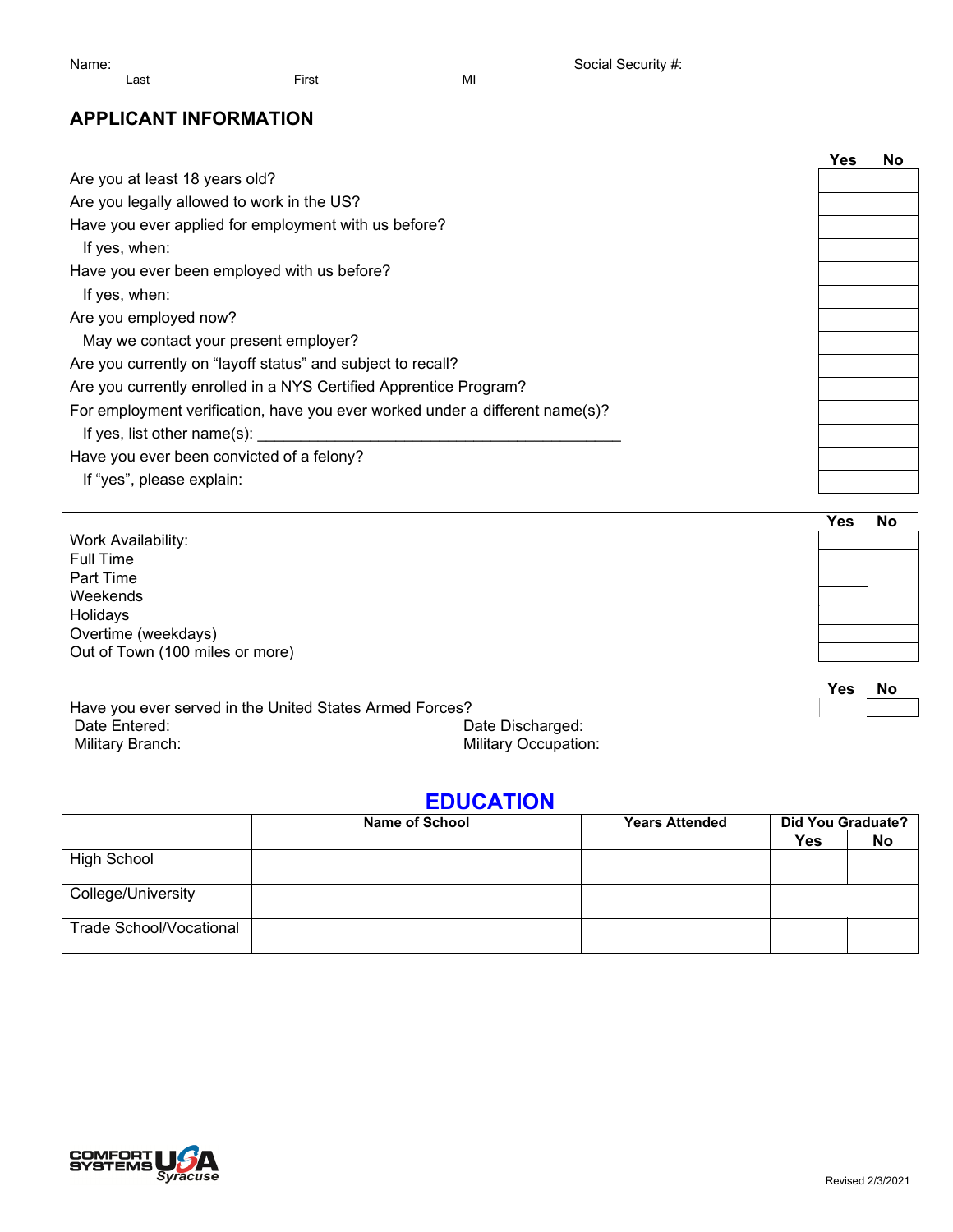## **EMPLOYMENT HISTORY and PERSONAL REFERENCES**

| May we contact your present employer? Yes $\square$ No $\square$            |  |
|-----------------------------------------------------------------------------|--|
| Please list your previous employers. Start with the present or most recent. |  |

| Eligible for Rehire: □ Yes □ No            |  |
|--------------------------------------------|--|
|                                            |  |
|                                            |  |
|                                            |  |
|                                            |  |
|                                            |  |
|                                            |  |
| Eligible for Rehire: □ Yes<br>$\square$ No |  |

#### **PERSONAL REFERENCE:**

Reference checks will be conducted legally in an ethical manner an all information derived will remains confidential. Please provide two (2) people who are not family who can speak on your behalf regarding your work history.

| <b>Name</b> | <b>Contact Number</b> | <b>Friend or Work</b> |
|-------------|-----------------------|-----------------------|
|             |                       |                       |
| Comments:   |                       |                       |
|             |                       |                       |
|             |                       |                       |
|             |                       |                       |
|             |                       |                       |

| <b>Name</b> | <b>Contact Number</b> | <b>Friend or Work</b> |
|-------------|-----------------------|-----------------------|
|             |                       |                       |
| Comments:   |                       |                       |
|             |                       |                       |
|             |                       |                       |
|             |                       |                       |
|             |                       |                       |

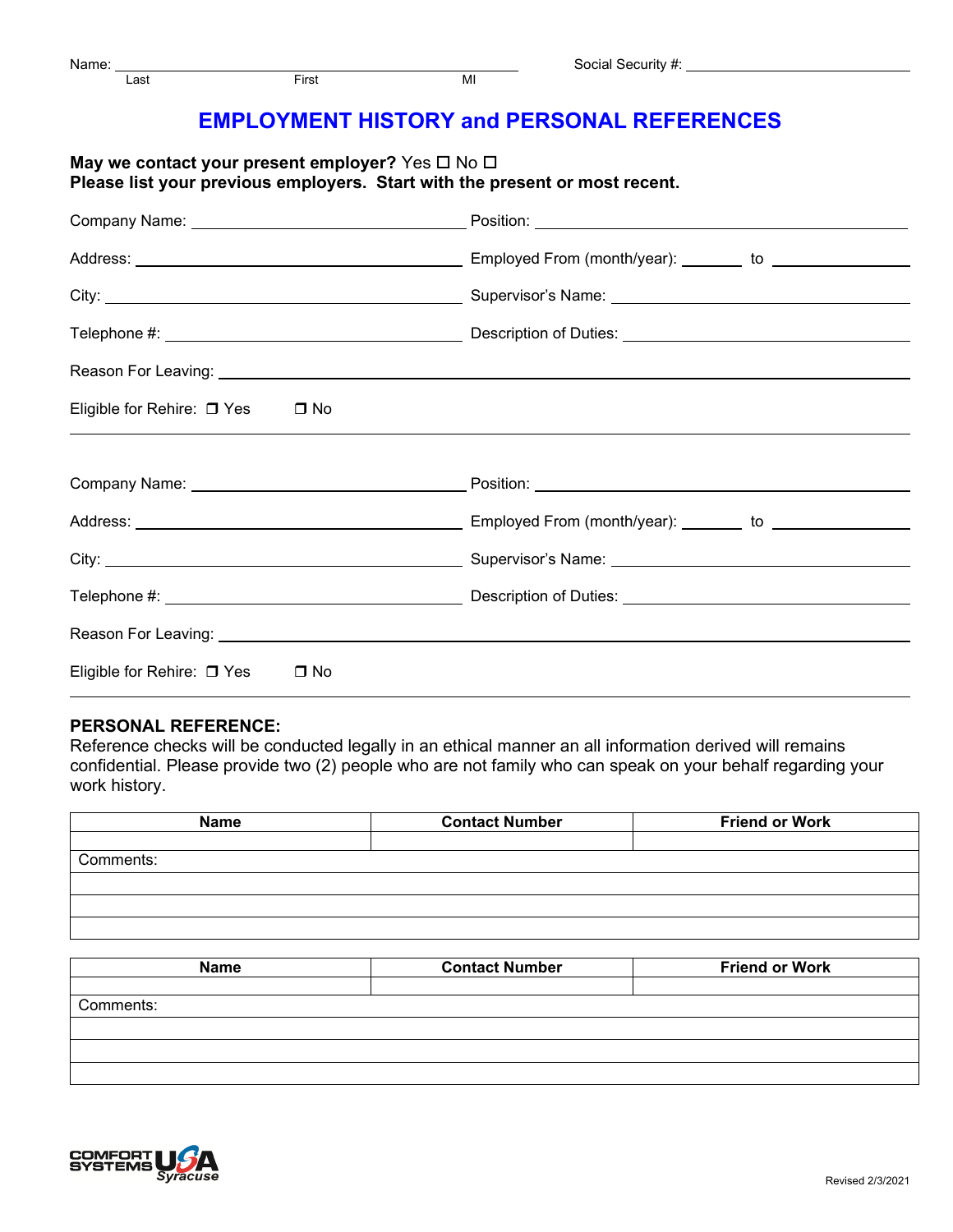## **CONSENT TO JOB CANDIDATE DRUG TESTING**

"By signing and dating this form, I consent to take the required tests for drugs and/or alcohol and authorize release of any test results to Comfort Systems USA (Syracuse), Inc. (the Company). I further authorize the Company to discuss the results with the collection site personnel, the testing laboratory, the Medical Review Officer (if necessary). I further release the personnel who have tested me from any liability arising from a release of any results, written reports, medical records, and data concerning my test(s) to the appropriate Company officials."

"I understand that if I test positive, I will have the opportunity to explain or show proof of any medications to the Medical Review Officer that I have taken which may have resulted in a positive test. Only then will the screen be confirmed as positive or negative. If positive, I understand that I will be removed from further consideration of employment at this time."

"I hereby consent to the administration of the drug test and to the terms and conditions of the Consent Agreement."

| Job Candidate's Signature: | Date: |
|----------------------------|-------|
| Witness's Signature:       | Date: |

"I hereby refuse to consent to testing for the presence of drugs/alcohol. I understand by refusing to submit to drug/alcohol testing, I am withdrawing my employment application and am not eligible for employment."

| Job Candidate's Signature: | <b>Date</b> |
|----------------------------|-------------|
| Witness's Signature:       | Date:       |

## **JOB APPLICANT'S AGREEMENT AND CERTIFICATION**

"I certify that the information given by me in this application is true in all respects, and I agree that if the information given is found to be false in any way, it shall be considered sufficient cause for denial of employment or discharge. I authorize the use of any information in this application to verify my statements, and I authorize the past employers, all references, and any other persons to answer all questions asked concerning my ability, character, reputation, and previous employment record. I release all such persons from any liability or damages because of having furnished such information."

"I understand that nothing contained in this employment application or in the granting of an interview is intended to create an employment contract between **Comfort Systems USA (Syracuse), Inc.** (the Company) and myself for either employment or for the providing of any benefit. No promises regarding employment have been made to me, and I understand that no such promise or guarantee is binding upon the Company, unless made verbally by the hiring agent or in writing. I also understand that if employed, the terms and conditions of my employment, including duties, hours, working area, and days of work may be changed from time-to-time by the Company as it deems necessary. If an employment relationship is established, I understand that I have the right to terminate my employment according to the terms of any employment contract signed and that the Company retains the same right."

**"I understand that prior to being offered employment with CSUSA(Syr), I may be requested to take a Comprehensive Pre-Employment Post-Offer Assessment\*\*. In the event I have a disability that will affect my ability to take the test, I will so inform the Company prior to the administration of the test so that a reasonable accommodation can be made. Requested accommodations may include accessible testing sites, modified testing conditions, and accessible testing forms. The Company reserves the right to require medical documentation concerning the need for the accommodation."**

"I understand that if employed, policies and rules which are issued are not conditions of employment and that the employer may revise policies or procedures, in whole or in part, at any time."

"I understand that this application will be kept on active file for six months from the date completed, after which time I would have to reapply in accordance with established company procedures."